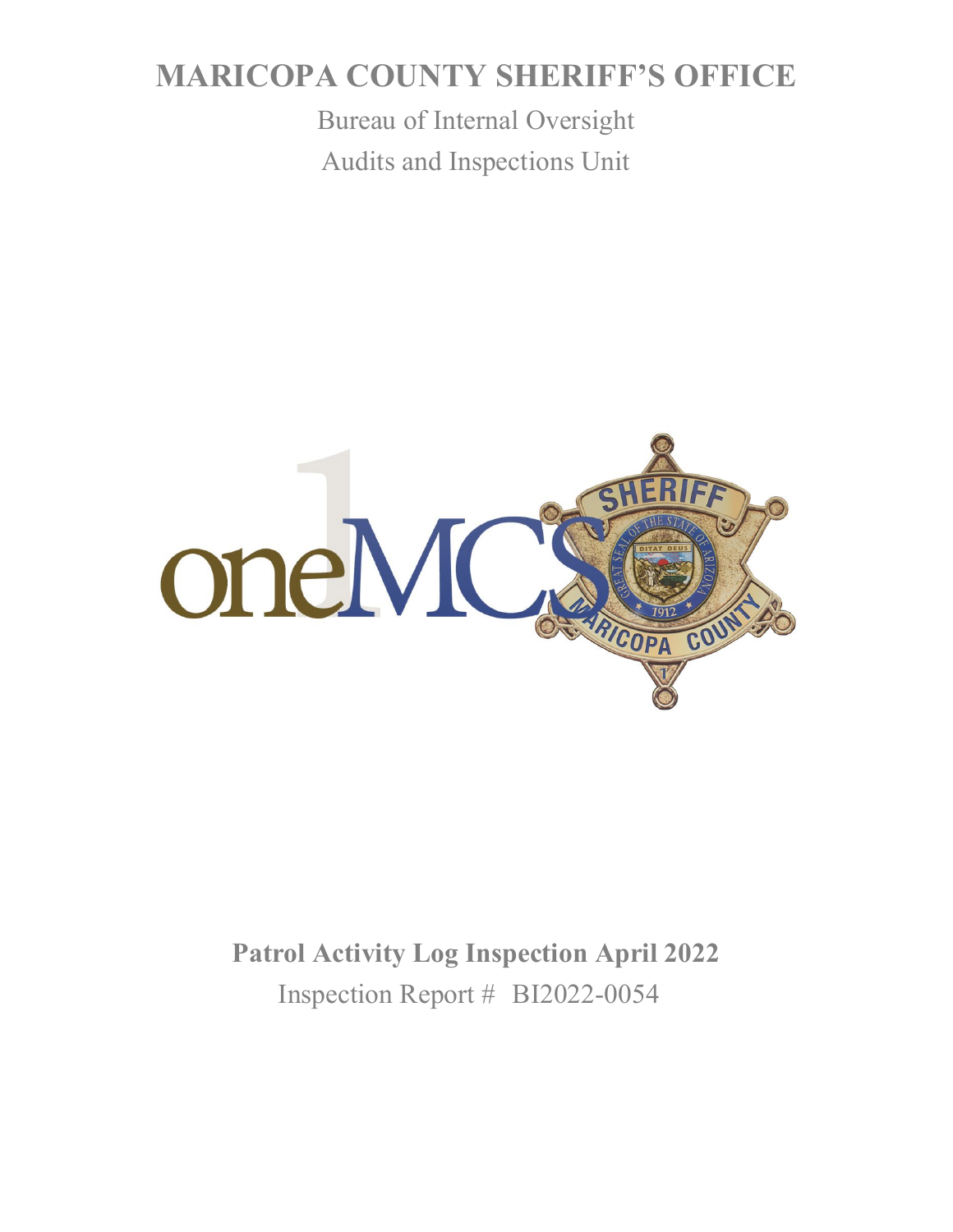The Audits and Inspections Unit (AIU) of the Sheriff's Office Bureau of Internal Oversight (BIO) will conduct monthly inspections of the supervisory review of Patrol Activity Logs to ensure compliance with Office policies, promote proper supervision, and support the requirements set forth in the Court Order.

The Patrol Activity Logs will be uniformly inspected utilizing a matrix developed by the AIU in accordance with procedures outlined in MCSO Policy GB-2, GI-1.3 and paragraph 83 of the Melendres Order.

### **Compliance Objectives:**

- Ensure the supervisor has reviewed Patrol Activity Logs for shifts worked by assigned subordinates.
- Verify the Patrol Activity Logs were reviewed no later than seven days after the completion of the shift under review.

## **Criteria:**

MCSO Policy GB-2, *Command Responsibility*

Policy GI-1, *Radio and Enforcement Communications Procedures*

Melendres Order, Paragraph 83

### **Conditions:**

MCSO's assigned Court Monitor provided a sample of 27 employees from all Patrol Districts/Divisions for the April Patrol Activity Log review. The sample of 27 Deputies provided a total of 401 daily Patrol Activity Logs available for inspection; 401 or 100% of the Patrol Activity Logs were inspected for this report.

Deficiencies noted in the review of the Praxis system are cross-checked with Division rosters and other records to increase accuracy.

MCSO achieved an overall compliance rate of 100.00% for the April 2022 Patrol Activity Log inspection, as illustrated in the graph below: